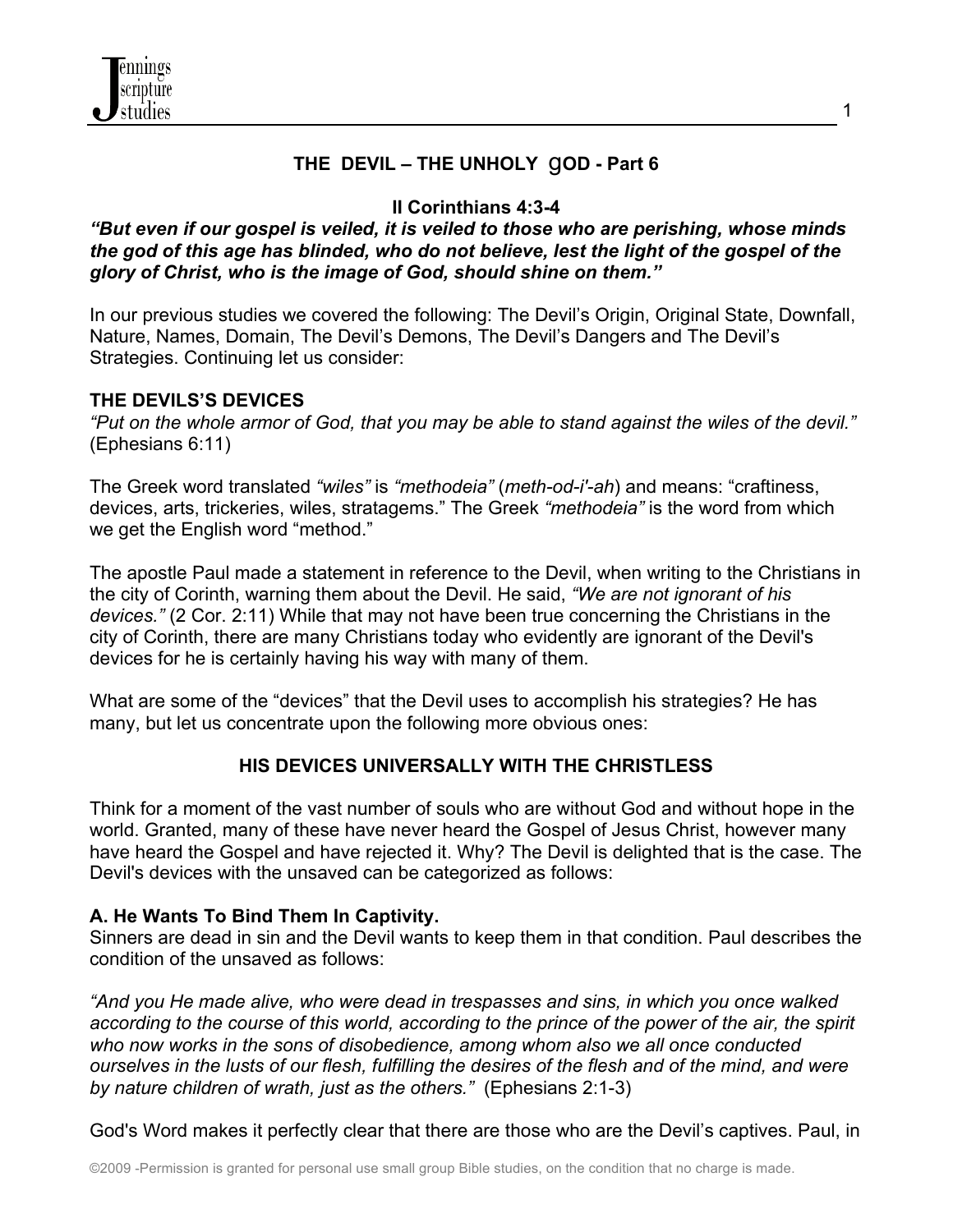instructing pastor Timothy, counseled him about those captivated by the Devil by saying:

*"And a servant of the Lord must not quarrel but be gentle to all, able to teach, patient, in humility correcting those who are in opposition, if God perhaps will grant them repentance, so that they may know the truth, and that they may come to their senses and escape the snare of the devil, having been taken captive by him to do his will."* (2 Timothy 2:24-26)

# **B. He Wants To Blind Them To Truth.**

The Devil rules over the Kingdom of Darkness, therefore, he wants to keep the unsaved in spiritual darkness as Paul said in 2 Corinthians 4:3-4 *"But even if our gospel is veiled, it is veiled to those who are perishing, whose minds the god of this age has blinded, who do not believe, lest the light of the gospel of the glory of Christ, who is the image of God, should shine on them."*

# **C. He Wants To Bar Them From Salvation.**

The Devil is a thief! His design is to steal and/or conceal the truth from lost souls thereby prevent-ing their salvation. The Devil seeks the destruction of souls; God seeks the salvation of souls.

Jesus said, *"The thief does not come except to steal, and to kill, and to destroy. I have come that they may have life, and that they may have it more abundantly."* (John 10:10)

In the parable of the sower in Matthew 13, Jesus said, *"Therefore hear the parable of the sower: when anyone hears the word of the kingdom, and does not understand it, then the wicked one comes and snatches away what was sown in his heart."* (Matt. 13:18,19)

One of his methods of keeping sinners from salvation is the use of deception for he is the great deceiver. We read in Revelation 12 about the Devil being cast out of heaven: "*So the great dragon was cast out, that serpent of old, called the Devil and Satan, who deceives the whole world; he was cast to the earth, and his angels were cast out with him."* (Rev. 12:7-9)

The Devil deceives by counterfeiting God's program. Imitation has a single purpose and that is to create something as similar to the original as possible. He announced his plan when he first sinned. He said, *"I will be like the most high."* (Isaiah 14:14)

Therefore, the Devil has his religions, doctrines and prophets:

- His religion is, *"A form of godliness, but denying the power thereof: from such turn away."* (2 Timothy 3:15)
- His doctrine is *"false doctrine."* In I Timothy 4:1;
- His prophets are *"false prophets."* Mark 13:22
- His followers are called, *"false brethren."* 2 Corinthians 11:26

The Devil has nothing to offer for the betterment of lost souls. He plans the eternal damnation of souls and his aim is to prevent their salvation and exclusion from heaven.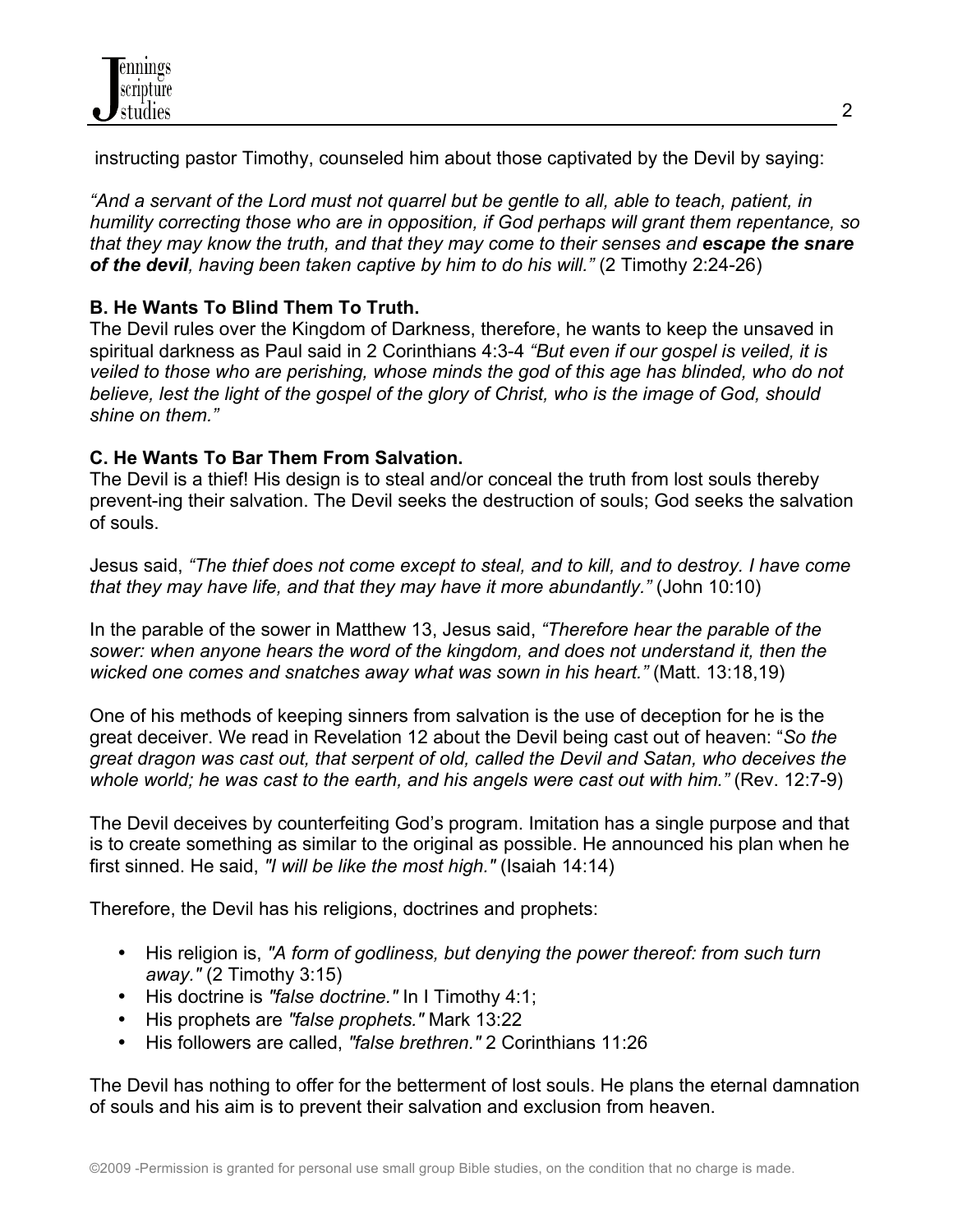

### **HIS DEVICES COLLECTIVELY WITH THE CHURCH**

The church, the Body and Bride of Jesus Christ, is the only repository of righteousness in the world today. And, since the Devil is the personification of unrighteousness, he hates righteousness. Consequently, he hates the church that Jesus is building. (Matthew 16:18) His strategy, so far as the church is concerned, can be summed up as follows:

### **A. He Foments Strife and Divisions Within it.**

*"Now I urge you, brethren, note those who cause divisions and offenses, contrary to the doctrine which you learned, and avoid them….. I want you to be wise in what is good, and simple concern-ing evil. And the God of peace will crush Satan under your feet shortly. The grace of our Lord Jesus Christ be with you. Amen."* (Romans 16:17,19-20)

**Illustration:** It is reported spuriously that the Devil called a meeting of his demons to discuss how to stop the growth of the church. Among the suggestions given by the demons were the following: one said to make Christians doubt the Virgin Birth of Jesus; another suggested that they attempt to cause Christians to doubt the resurrection of Jesus Christ; yet another suggested that they tempt Christians to doubt the Bible as being God's Word. However, the Devil rejected them all and said, "Those are good suggestions and that we will do. But better yet, let us go and cause division among Christians. Then their behavior toward one another will nullify their beliefs." That is what the Devil has used most successfully, causing Christians to fight one another.

I Corinthians 3:3-4 *"For where there are envy, strife, and divisions among you, are you not carnal and behaving like mere men? For when one says, "I am of Paul," and another, "I am of Apollos," are you not carnal?"*

What a wonderful testimony a united, harmonious and loving church is and fortunate indeed is that community that has such! Psalm 133:1 *"Behold, how good and how pleasant it is for brethren to dwell together in unity!"*

### **B. He Facilitates The Incursion of False Teachers.**

*"Contend earnestly for the faith which was once for all delivered to the saints. For certain men have crept in unnoticed, who long ago were marked out for this condemnation, ungodly men, who turn the grace of our God into lewdness."* (Jude vs.3-4 NKJV)

The New Living Testament translates the verse as follows: *"Defend the faith that God has entrusted once for all time to his holy people. I say this because some ungodly people have wormed their way into your churches, saying that God's marvelous grace allows us to live immoral lives."*

The familiar saying that "Eternal vigilance is the price of liberty" is nowhere more true than it is relative to the church of Jesus Christ. Jude says that "*certain men have crept in unnoticed."*  He was saying that in his day, when the church was yet young, there was this problem, and the threat continues to this day.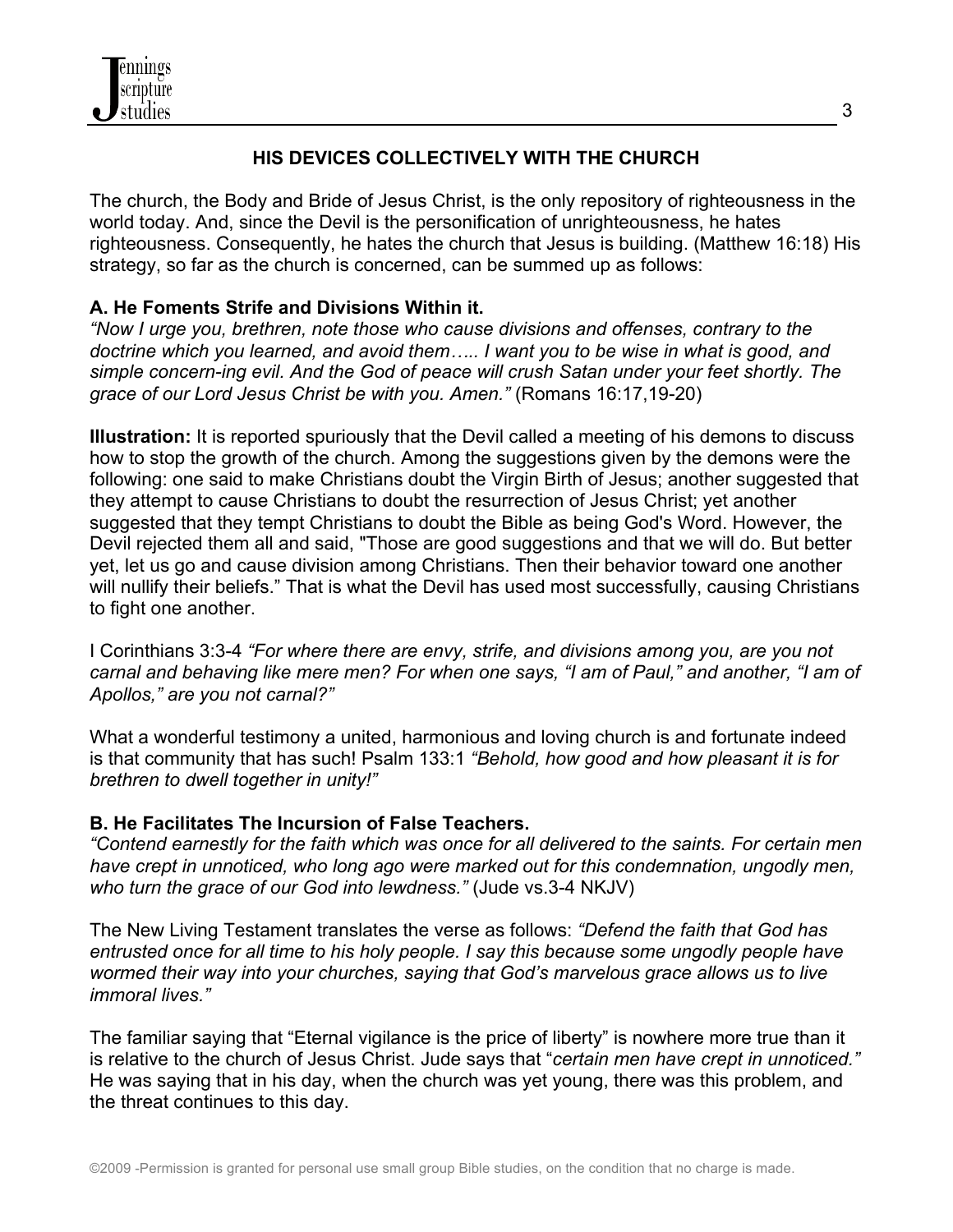An enemy in the camp is a thousand times more dangerous than one-hundred enemies outside the camp. Therefore, as good soldiers of Jesus Christ, we must ever be on guard against error.

The song, "Stand Up, Stand Up For Jesus" emphasizes this truth:

*"Stand up, stand up for Jesus, ye soldiers of the cross; Lift high His royal banner, it must not suffer loss. From victory unto victory His army shall He lead, Till every foe is vanquished, and Christ is Lord indeed."*

*Verse two of the hymn is not in most of our song books. Here is the second verse: "Stand up, stand up for Jesus, the solemn watchword hear; If while ye sleep He suffers, away with shame and fear; Where'er ye meet with evil, within you or without, Charge for the God of battles, and put the foe to rout." -George Duffield, Jr. 1858*

### **C. He Fosters Disharmonious Relationships Within it.**

One of the Devil's most subtle methods of upsetting the work of God is that of sowing seeds of discord among God's people. Unfortunately, disharmony developed in the early churches. In Acts chapter 6 we read: *"Now in those days, when the number of the disciples was multiplying, there arose a complaint against the Hebrews by the Hellenists, because their widows were neglected in the daily distribution."* (Acts 6:1-2)

Also, in the church in Philippi there were ragged relationships. Paul wrote, "*I implore Euodia and I implore Syntyche to be of the same mind in the Lord."* (Philippians 4:2)

One of the six things that the Lord hates, according to Proverbs 6:19 is *"….one who sows discord among brethren."* How easy it is for any Christian to almost unconsciously become a tool of the Devil. When the flesh gets riled up and pride gets in the driver's seat, the Devil is all too happy to step on the gas!

How often has the witness of a church been destroyed because of complaining, bickering and quarreling among the members! The Devil is delighted when Christians individually or a church corporately experience fellowship fractures.

### **D. He Fights To Discredit The Church From Without.**

The Devil not only works from within the church to bring about its defeat, but he works from without to discredit the church. He uses godless persons to oppose the church by their atheistic rants.

One such is Christopher Hitchens, a present day atheist who describes himself as an "antitheist" instead of an "atheist." In many of his debates against religion he describes an antitheist as "someone who does not believe in God but also is relieved that such a tyrannical god does not exist." Hitchens is the author of more than 10 books, including *God Is Not Great: How Religion Poisons Everything*.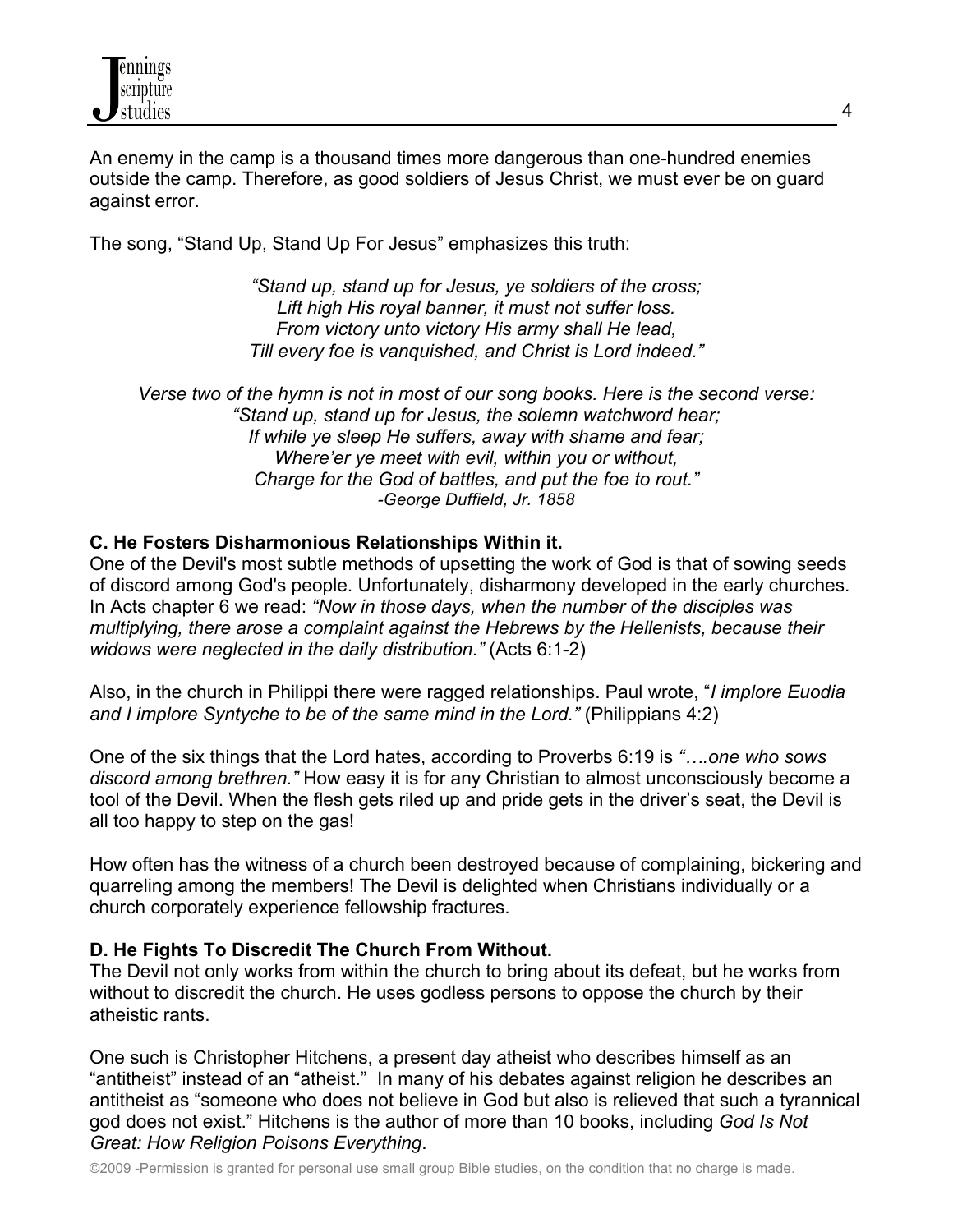Satan also uses persons poisoned by unbelief to:

- ridicule the church's doctrines;
- magnify its members flaws;
- misrepresent the church's message;
- infiltrate the church's membership, as Jude warned: *"Certain men have crept in unnoticed, who long ago were marked out for this condemnation, ungodly men, who turn the grace of our God into lewdness and deny the only Lord God and our Lord Jesus Christ."* (Jude 1)

However, God will have the last word as Enoch's prophecy declares: *"Behold, the Lord comes with ten thousands of His saints, to execute judgment on all, to convict all who are ungodly among them of all their ungodly deeds which they have committed in an ungodly way, and of all the harsh things which ungodly sinners have spoken against Him."* (Jude 14,15)

Do not forget that Jesus, the Founder of His Church said, *"I will build my church, and all the powers of hell will not conquer it*." (Matt. 16:18 NLT)

## **HIS DEVICES INDIVIDUALLY WITH THE CHRISTIAN**

While it is undeniably true that we Christians have a great and glorious Savior, Jesus Christ, it is also true that we have a very powerful and sinister adversary, the Devil. Some of his most successful ways of attacking the individual Christian are:

### **A. He Elicits us to Disobey God.**

The Devil is actively at work encouraging us to disobey the Lord and thereby keeps us weak and halfheartedly living for the Lord. When we disobey by listening to his sinful suggestions he has scored a great victory! Every time the Lord calls us to obey Him, the Devil will try to influence us to disobey Him. Therefore, at every step in our walk with God we have to make a choice: obey God or disobey Him.

This was his most effective ploy when he approached Eve in the Garden of Eden. God had said, *"Of every tree of the garden you may freely eat; but of the tree of the knowledge of good and evil you shall not eat, for in the day that you eat of it you shall surely die."* (Genesis 2:16, 17)

The Devil drew out Eve subtly and successfully. The record reads: *"Now the serpent was more cunning than any beast of the field which the LORD God had made. And he said to the woman, "Has God indeed said, 'You shall not eat of every tree of the garden'?"* (Genesis 3:1) Eve and Adam yielded to the solicitations of the Devil and disobeyed God.

We do not live in the Garden of Eden but we have the same subtle enemy that Adam and Eve had and he delights to cause God's children to disobey their heavenly Father. In our unsaved state we were called "*the sons of disobedience*." (Eph. 2:2) Let us not give him the pleasure of grieving God by enticing us to disobedience now that we are saved. There are sure and certain consequences for the disobedient.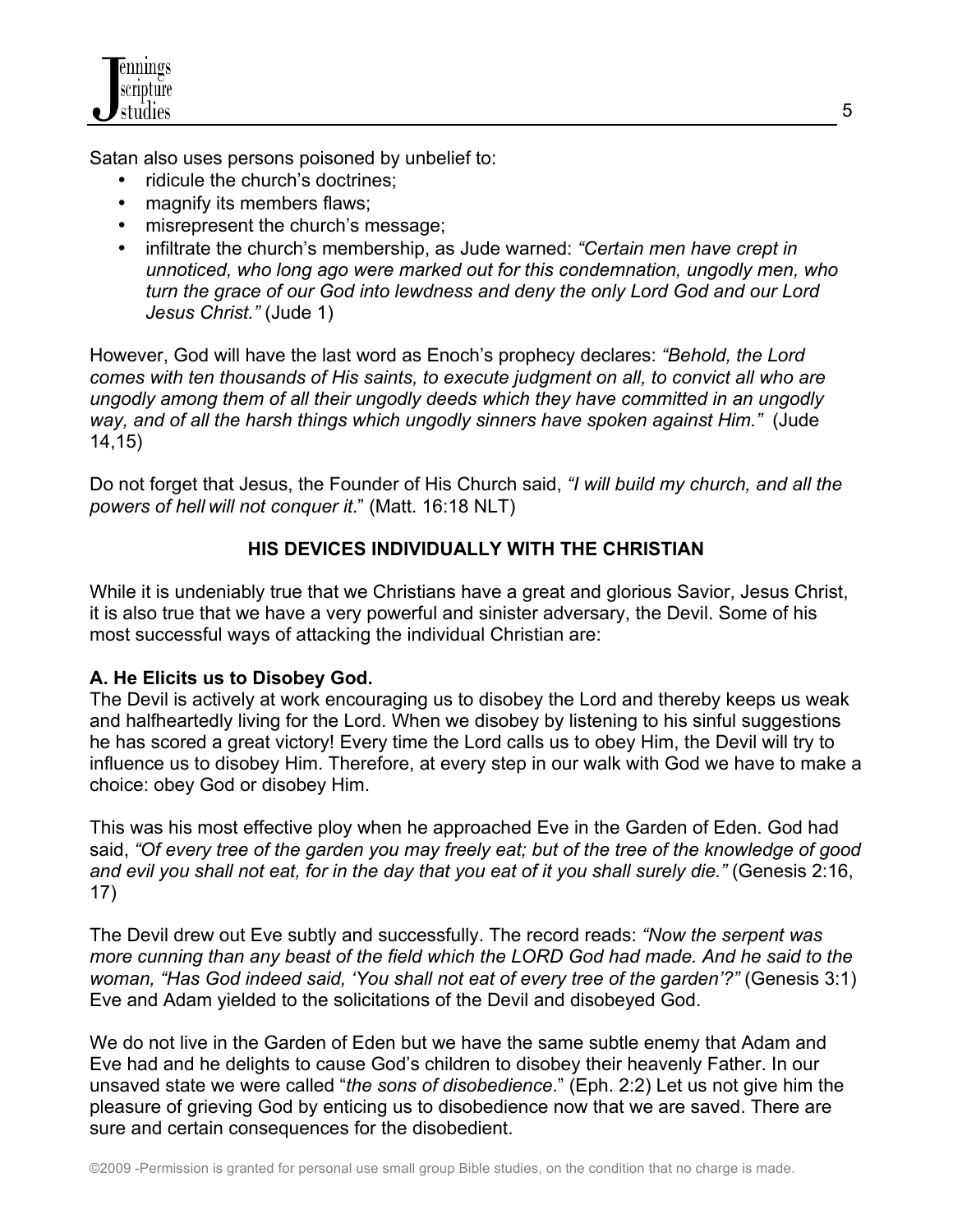### **B. He Effects Peace-Disrupting Situations.**

The Devil does not want the Christian to enjoy anything that God gives and God's desire is that His children should experience perfect peace: *"You will keep him in perfect peace, whose mind is stayed on You, because he trusts in You."* (Isaiah 26:3)

Along comes the Devil, or one of his henchmen, and instigates some adverse situation, trying to cause the Christian to lose focus on the Lord and to misplace his/her trust in Him. If we capitulate and allow the disturbance to rob us of *"the peace of God",* frustration ensues. But remember that *"God is not the author of confusion but of peace."* (I Cor. 14:33)

Therefore, *"Be anxious for nothing, but in everything by prayer and supplication, with thanksgiving, let your requests be made known to God; and the peace of God, which surpasses all understanding, will guard your hearts and minds through Christ Jesus."* (Philippians 4:6-7)

When such peace is the experience of Christians individually, their lives are characterized by poise and power and by freedom from doubt and fear. But the Devil wants to disturb our peace, upset our poise and rob us of power. He wants to deprive us of the *"peace of God, which surpasses all understanding."*

## **C. He Engenders a Spirit of Discouragement.**

Discouragement is a plague that quickly spreads and stymies any advance in the work of the Lord unless it is quickly reversed. We see the effects of discouragement is several Old Testament passages of scripture:

**Numbers 21:4-6** *- "Then they journeyed from Mount Hor by the Way of the Red Sea, to go around the land of Edom; and the soul of the people became very discouraged on the way. And the people spoke against God and against Moses: "Why have you brought us up out of Egypt to die in the wilderness? For there is no food and no water, and our soul loathes this worthless bread." So the LORD sent fiery serpents among the people, and they bit the people; and many of the people of Israel died."*

**Deuteronomy 1:28 -** *"Our brethren have discouraged our hearts, saying, "The people are greater and taller than we; the cities are great and fortified up to heaven; moreover we have seen the sons of the Anakim there."'*

**Deuteronomy 1:21** - "*Look, the LORD your God has set the land before you; go up and possess it, as the LORD God of your fathers has spoken to you; do not fear or be discouraged."*

While the Devil cannot possess a child of God, he can and does oppress and he tries to take advantage of us when we are overwhelmed with duties when we are spiritually or physically weak, etc. In such situations the Devil often stirs up a spirit of discouragement in ourselves or in others around us.

Therefore, *"Let us consider how to stimulate one another to love and good deeds, not*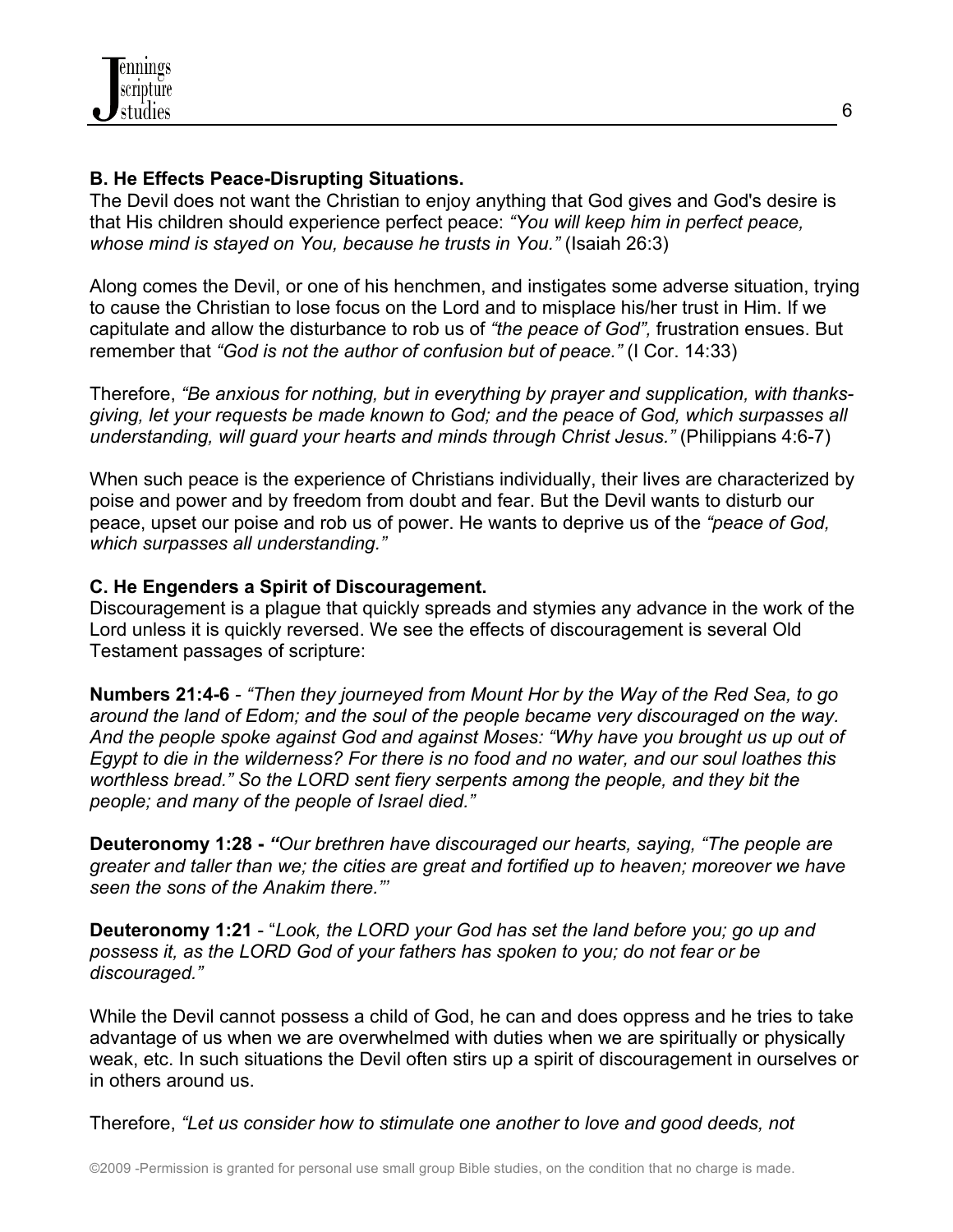*forsaking our own assembling together, as is the habit of some, but encouraging one another; and all the more as you see the day drawing near."* (Hebrews 10:24-25)

## **D. He Entices us to Yield to Temptation.**

One of the Devil's most revealing names is "The Tempter." The apostle Paul was concerned about the believers in Thessalonica and he said, *"For this reason, when I could no longer endure it, I sent to know your faith, lest by some means the tempter had tempted you, and our labor might be in vain."* (I Thess. 3:5)

Every temptation that is placed before us has the Devil's fingerprints all over it! He has no better lever to pry us away from a holy walk with our Savior than the lever of temptation. He can use a smell, a look, a taste, a thought, a person – at the right time and at the right place to tempt us – and he does! Temptation is not the sin, yielding to temptation is the sin.

He tried to entice Jesus to yield to temptation and if he tried his godless tactics upon the holy Son of God, he will not hesitate to test us. The Lord Jesus showed us how to overcome the Devil's enticements. Matthew records the incident in the life of our Lord as follows:

*"Then Jesus was led up by the Spirit into the wilderness to be tempted by the devil. And when He had fasted forty days and forty nights, afterward He was hungry. Now when the tempter came to*

*Him, he said, "If You are the Son of God, command that these stones become bread. But He answered and said, "It is written, 'Man shall not live by bread alone, but by every word that proceeds from the mouth of God.'*" (Matt. 4:1-4)

Jesus thrust the Sword of the Spirit, which is the Word of God, at the Devil saying, *"It is written"*, showing us how to repel the Devil when he tempts us. We are not helpless when the Devil entices us to yield to temptation. We too, have the Word of God, the Sword of the Spirit, with which to repulse the Devil.

#### **Conclusion**

- Wherever there is evil there is the Devil;
- He wants to keep sinners blinded to Gospel truth;
- He wants to extinguish God's Lighthouse, the Church;
- He encourages the saved to live like the unsaved;
- He claps his hands with glee every time a Christian sins or a lost sinner steps into eternity without knowledge of Jesus Christ as Savior.

Paul said to the Corinthian Christians, *"We are not ignorant of his devices."* (II Cor. 2:11) After reviewing some of his devices, we can say that we also are not totally ignorant of his devices. We must constantly be on guard against the devices of the Devil. Therefore, *"Do not give the devil an opportunity."* (Eph. 4:27 NASB)

We Christians are no longer in the Devil's kingdom of darkness but in the Lord Jesus' kingdom of light. But our arch enemy, the Devil, still seeks our downfall. He cannot rob us of